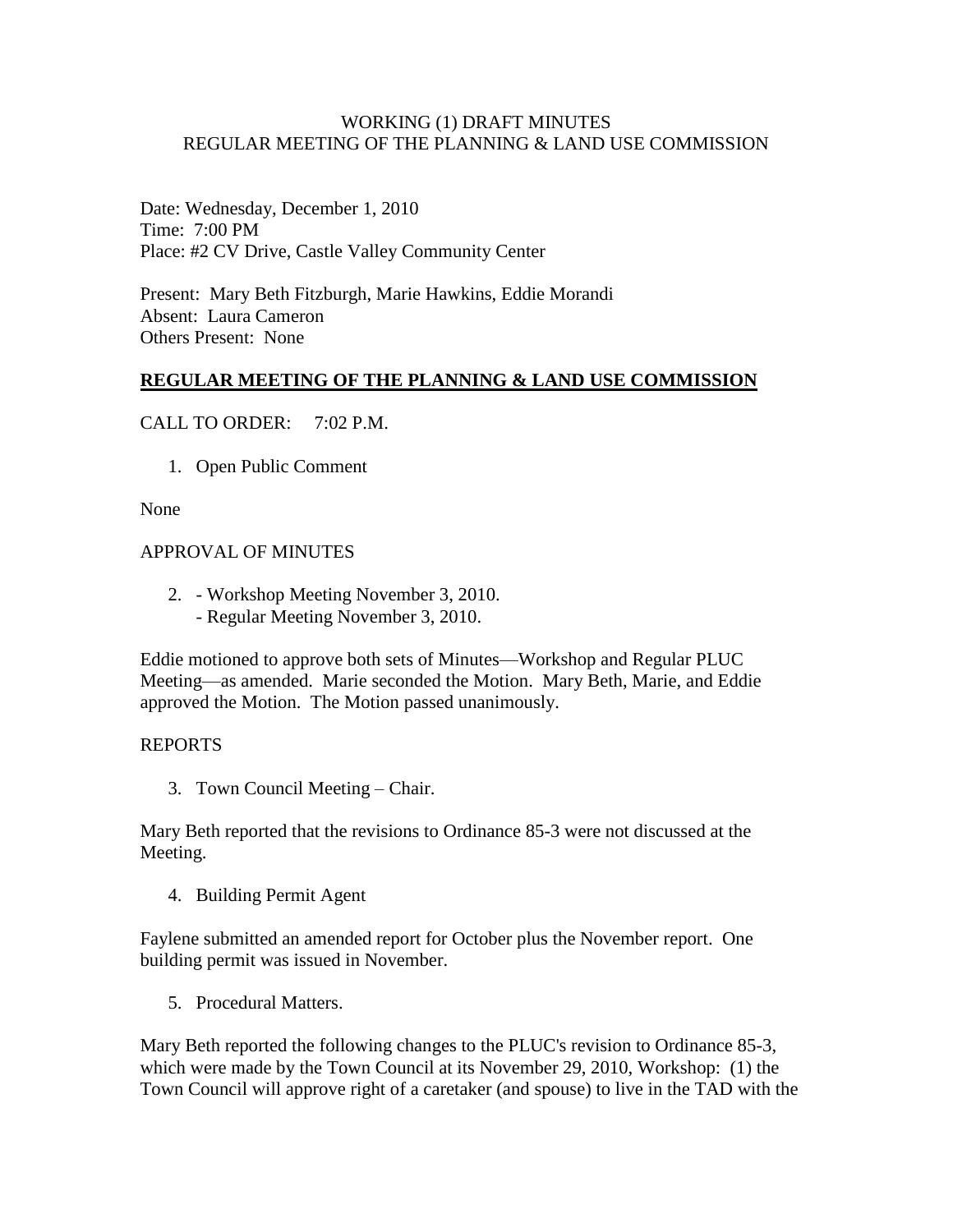infirm person on a case-by-case basis; (2) caretaker may live in TAD up to 30 days after infirm person leaves; (3) TAD must be removed from property after no longer in use; (4) substituted the Nuisance Ordinance for Section 8; (5) allowed Mayor to use a telephone call in enforcement issues on recommendation of Town Council rather than resolution of Town Council; and (6) minor organizational changes were made.

The Town Council holds another Workshop on Monday, December 6, to discuss revisions related to livestock. Mary Beth reported that Dave Erley hopes to hold a Public Hearing on the revisions at the Town Council's January 2011 Meeting.

PLUC members discussed the procedure for submitting proposals to the Town Council. It was noted that the PLUC serves as an advisory board to the TC and that monthly reports of work in progress are submitted at each Council Meeting.

# NEW BUSINESS

6. Discussion and possible action re: future agenda items.

At last month's meeting the following items were presented for consideration in 2011: fencing ordinance, watershed ordinance and changes in septic requirements. At the current meeting, enforcement issues, measurement of building height on slopes, solar array guidelines, language regarding basements, container storage units, alignment of building size that requires a building permit with Grand County regulations, and possible administrative changes related to the building information sheet and building permit fees. Mary Beth asked Faylene to put together a list of building permits isssued over the past year and the approximate time to review them.

It was agreed to continue this item to next month's agenda when all members are present.

7. Approval of CUP Renewals for 2011.

Faylene reported that 37 renewal forms were sent to 35 residents. Twenty-seven renewals were carried over from the 2009 calendar year. Six new CUPs were issued during 2010, one of which has not yet renewed. In total, five CUPs have not renewed, but three of these are pending and expected to renew in the next few weeks. Sixteen business licenses have been requested to date.

Marie motioned to approve the 2010 year-end CUP renewals and requests for business licenses as reported, including the three pending renewals provided that questionnaires come back without changes or objections. Eddie seconded the Motion. Mary Beth, Marie, and Eddie approved the Motion. The Motion passed unanimously.

Faylene will amend the report as needed before the Town Council's December Meeting.

# OLD BUSINESS